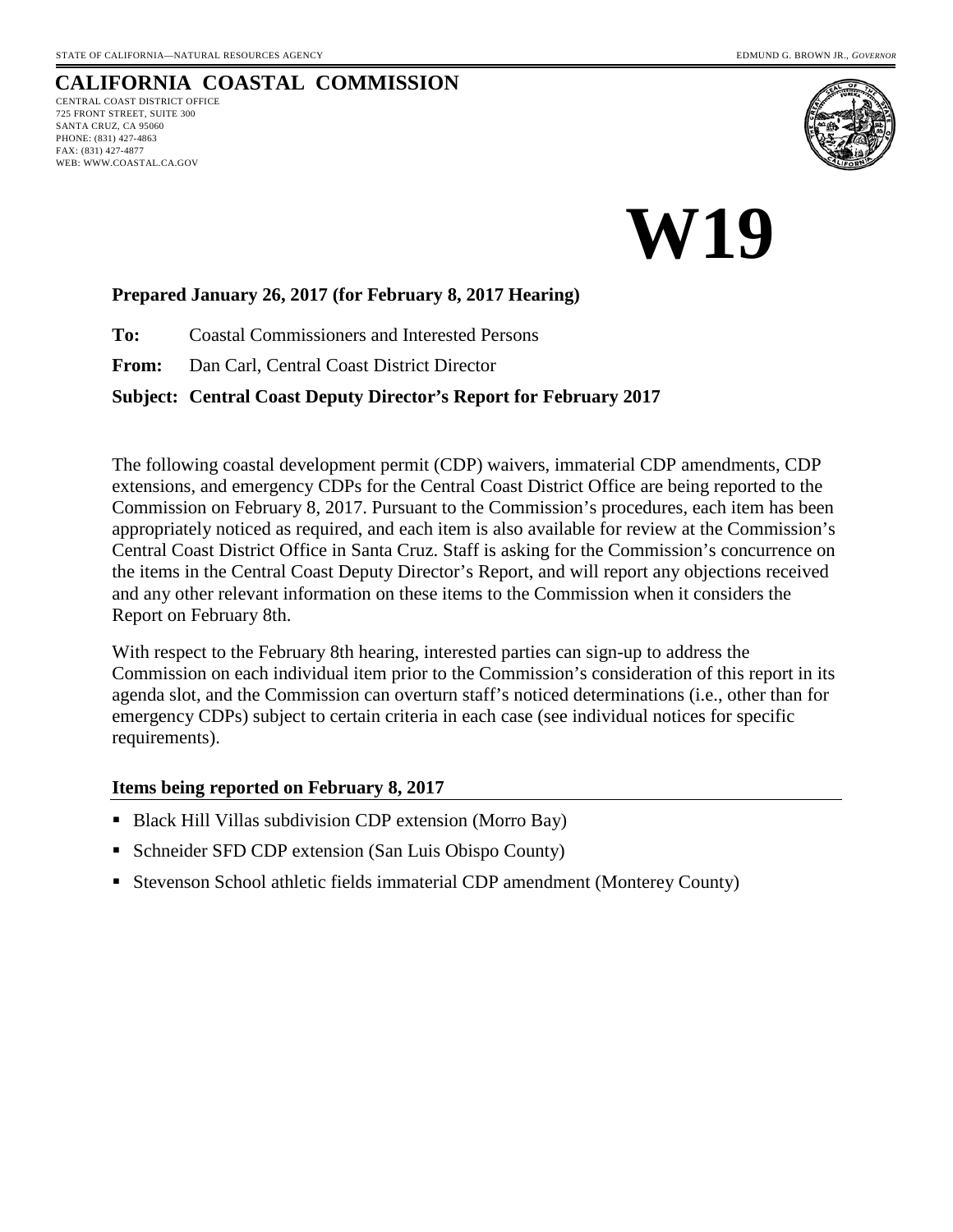### **IMMATERIAL AMENDMENTS**

The Executive Director has determined that there are no changes in circumstances affecting the conformity of the subject development with the California Coastal Act of 1976. No objections to this determination have been received at this office. Therefore, the Executive Director grants the requested Immaterial Amendment, subject to the same conditions, if any, approved by the Commission.

| <b>Applicant</b>                                        | <b>Project Description</b>                                                                                                                | <b>Project Location</b>                                         |
|---------------------------------------------------------|-------------------------------------------------------------------------------------------------------------------------------------------|-----------------------------------------------------------------|
| $3 - 82 - 125 - A2$<br>Robert Louis Stevenson<br>School | Construction and use of one new athletic field   3152 Forest Lake Road in the Del Monte<br>instead of the previously approved two fields. | Forest area of unincorporated area of<br><b>Monterey County</b> |

### **EXTENSIONS - IMMATERIAL**

| <b>Applicant</b>                                                    | <b>Project Description</b>                                                | <b>Project Location</b>                                                                                                                                             |
|---------------------------------------------------------------------|---------------------------------------------------------------------------|---------------------------------------------------------------------------------------------------------------------------------------------------------------------|
| A-3-MRB-06-064-E1<br><b>Black Hill Villas, LP</b><br>(Wayne Colmer) | Request to extend CDP A-3-MRB-06-064 by<br>one year to February 11, 2018. | 485 & 495 S Bay Blvd.<br>Morro Bay, San Luis Obispo County                                                                                                          |
| A-3-SLO-00-040-E8<br>Dennis C. Schneider                            | Request to extend CDP A-3-SLO-00-040 for<br>one year to January 10, 2018. | West Side Highway 1 approximately<br>one-half mile south of China Harbor and one<br>mile north of Villa Creek Rd. along the<br>Harmony Coast in San Luis Obispo Co. |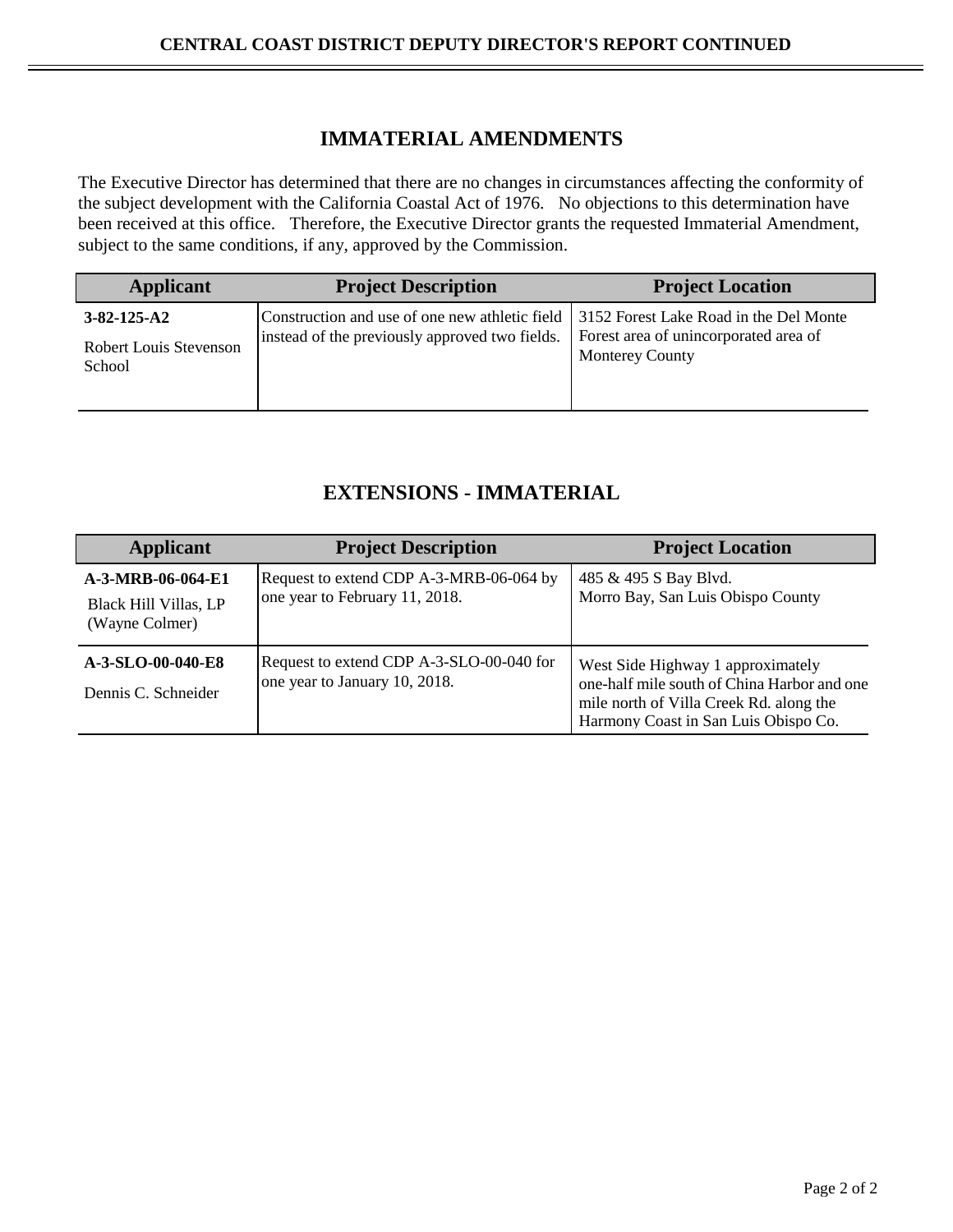#### **CALIFORNIA COASTAL COMMISSION** CENTRAL COAST DISTRICT OFFICE 725 FRONT STREET, SUITE 300 SANTA CRUZ, CA 95060 PHONE: (831) 427-4863 FAX: (831) 427-4877 WEB: WWW.COASTAL.CA.GOV



### **NOTICE OF PROPOSED PERMIT AMENDMENT**

**Date:** January 25, 2017

**To:** All Interested Parties

**From:** Susan Craig, Central Coast District Manager Katie Butler, Coastal Planner

**Subject: Proposed Amendment to Coastal Development Permit (CDP) 3-82-125**  Applicant: Robert Louis Stevenson School

### **Original CDP Approval**

CDP 3-82-125 was approved by the Coastal Commission on July 14, 1982, and provided for the demolition and reconstruction of one dormitory, relocation of the baseball field, and construction of two new athletic fields, at the Robert Louis Stevenson School (School) at 3152 Forest Lake Road in the Del Monte Forest area of unincorporated Monterey County.

### **Proposed CDP Amendment**

CDP 3-82-125 would be amended to allow for one new athletic field instead of the previously approved two fields. The Commission's reference number for this proposed amendment is **3-82-125-A2.**

### **Executive Director's Immateriality Determination**

Pursuant to Title 14, Section 13166(b) of the California Code of Regulations, the Executive Director of the California Coastal Commission has determined that the proposed CDP amendment is immaterial for the following reasons:

The two athletic fields approved by CDP 3-82-125 are the final part of a phased approval from that time that have not been constructed to date because the School instead utilized an offsite athletic field for many decades (i.e., Collins Field in Pebble Beach). That offsite field is no longer available for the School's use, having been put to other uses as part of the Pebble Beach Company buildout plan approved by the Commission. Although the original CDP allows for construction of two athletic fields, the School would like to reduce the intensity down to one field, thus reducing Monterey pine forest removal by over an acre. All impacts would be mitigated through offsite dedication (of 9.1 acres of nearby Monterey pine forest) as well as the restoration, enhancement, and permanent protection of the remaining onsite pine forest. The proposed project change represents a reduction in the loss of Monterey pine forest as compared to what was originally approved, and includes additional new significant forest mitigation not included in the original approval (i.e., the over nine acres of forest to be permanently protected offsite). Thus, the amendment is consistent with the intent of the Commission's original CDP action, and can be found consistent with the Coastal Act and certified Monterey County Local Coastal Program.

### **Coastal Commission Review Procedure**

The CDP will be amended as proposed if no written objections are received in the Central Coast District office within ten working days of the date of this notice. If such an objection is received, the objection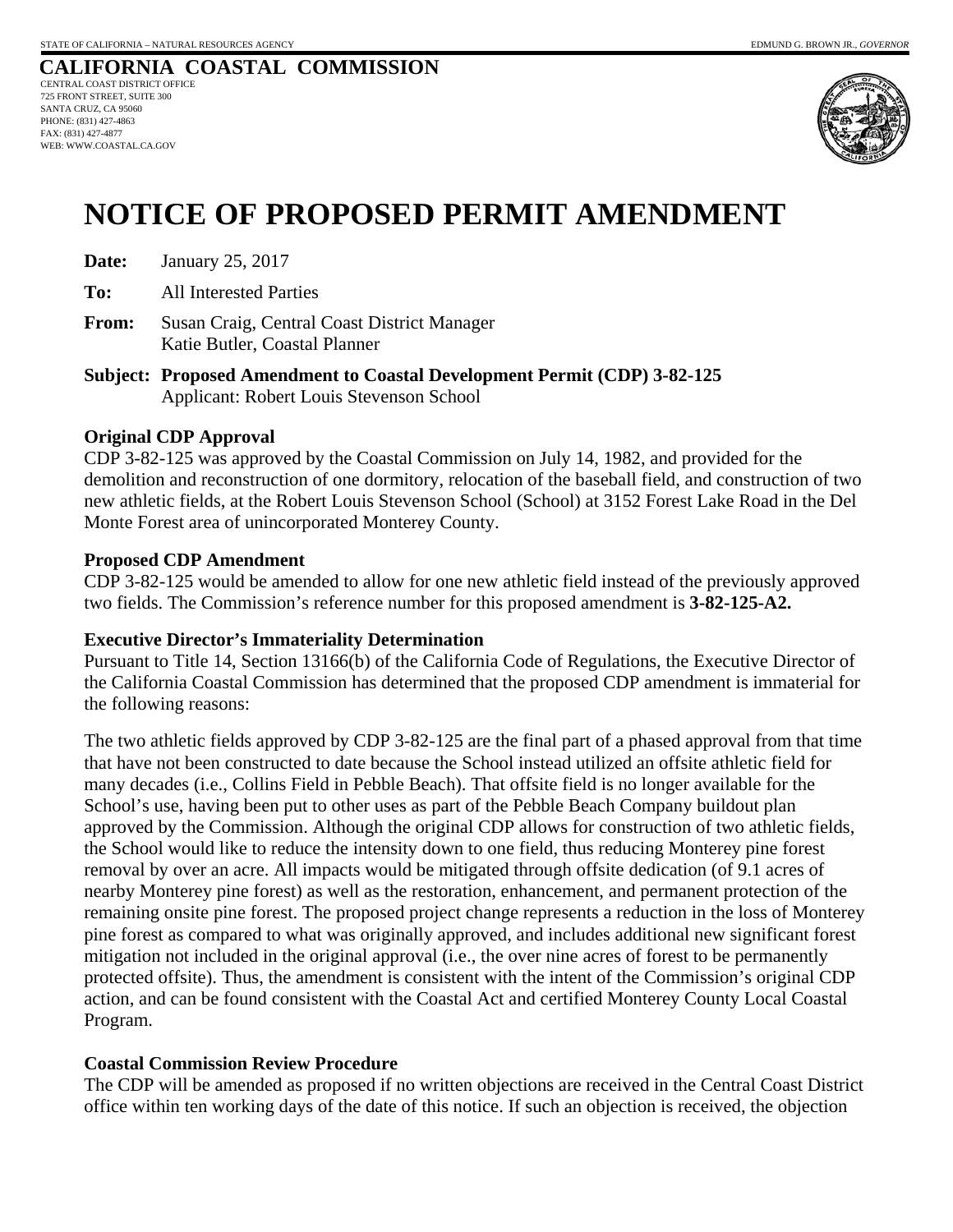### **NOTICE OF PROPOSED PERMIT AMENDMENT**

CDP 3-82-125 (Robert Louis Stevenson School) Proposed Amendment 3-82-125-A2 Page 2

and the Executive Director's response to it will be reported to the Commission on Wednesday, February 8, 2017, in Newport Beach. If three or more Commissioners object to the Executive Director's determination of immateriality at that time, then the application shall be processed as a mat erial CDP amendment.

**If you have any questions about the proposal or wish to register an objection, please contact Katie Butler in the Central Coast District office.**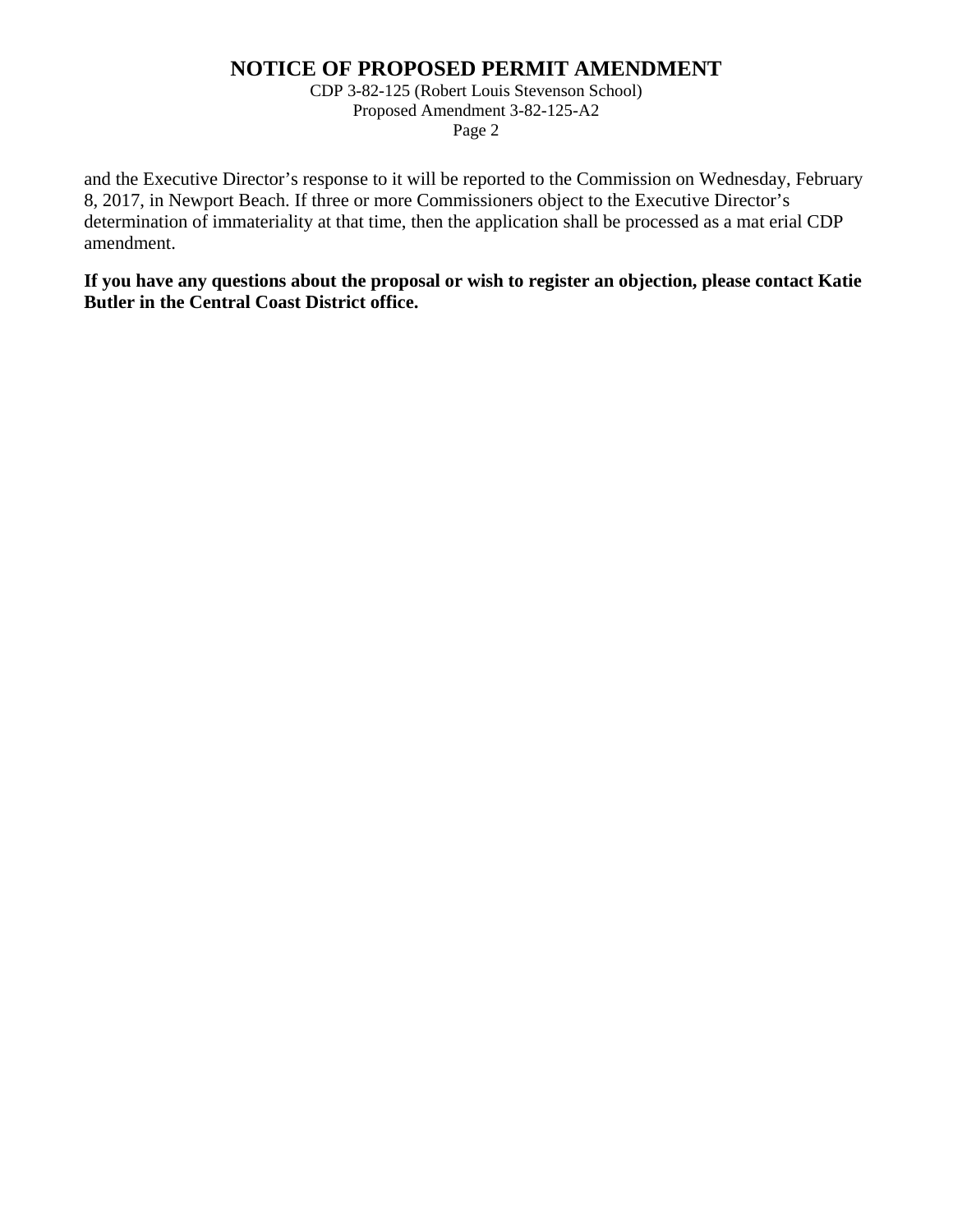

# **NOTICE OF PROPOSED PERMIT EXTENSION**

| Date: | January 25, 2017 |  |
|-------|------------------|--|
|-------|------------------|--|

**To:** All Interested Parties

- **From:** Susan Craig, Central Coast District Manager Daniel Robinson, Coastal Planner
- **Subject: Proposed Extension to Coastal Development Permit (CDP) A-3-MRB-06-064**  Applicant: Black Hill Villas, LP (Wayne Colmer)

### **Original CDP Approval**

CDP A-3-MRB-06-064 was approved by the Coastal Commission on February 11, 2015 and provided for: the subdivision of two parcels (totaling 3.17 acres) into 16 residential parcels; an Open Space Riparian Enhancement Area, a Raptor Habitat Preservation Area, and a State Park Buffer Area, and; demolition of two existing residences and related structures, removal of trees, construction of a new access road and related utility infrastructure, construction of 16 single family dwellings (including two affordable units), offsite road and traffic improvements, restoration and enhancement and replanting of trees, and related grading and other development at 485 and 495 South Bay Boulevard in the City of Morro Bay, San Luis Obispo County (APN 066-371-003).

### **Proposed CDP Extension**

The expiration date of CDP A-3-MRB-06-064 would be extended by one year to February 11, 2018. The Commission's reference number for this proposed extension is **A-3-MRB-06-064-E1.**

### **Executive Director's Changed Circumstances Determination**

Pursuant to Title 14, Section 13169 of the California Code of Regulations, the Executive Director of the California Coastal Commission has determined that there are no changed circumstances affecting the approved development's consistency with the certified San Luis Obispo County Local Coastal Program and/or Chapter 3 of the Coastal Act, as applicable.

### **Coastal Commission Review Procedure**

The Executive Director's determination and any written objections to it will be reported to the Commission on February 8, 2017 in Newport Beach. If three or more Commissioners object to the Executive Director's changed circumstances determination at that time, then the extension shall be denied and the development shall be set for a full hearing of the Commission.

### **If you have any questions about the proposal or wish to register an objection, please contact Daniel Robinson in the Central Coast District office.**